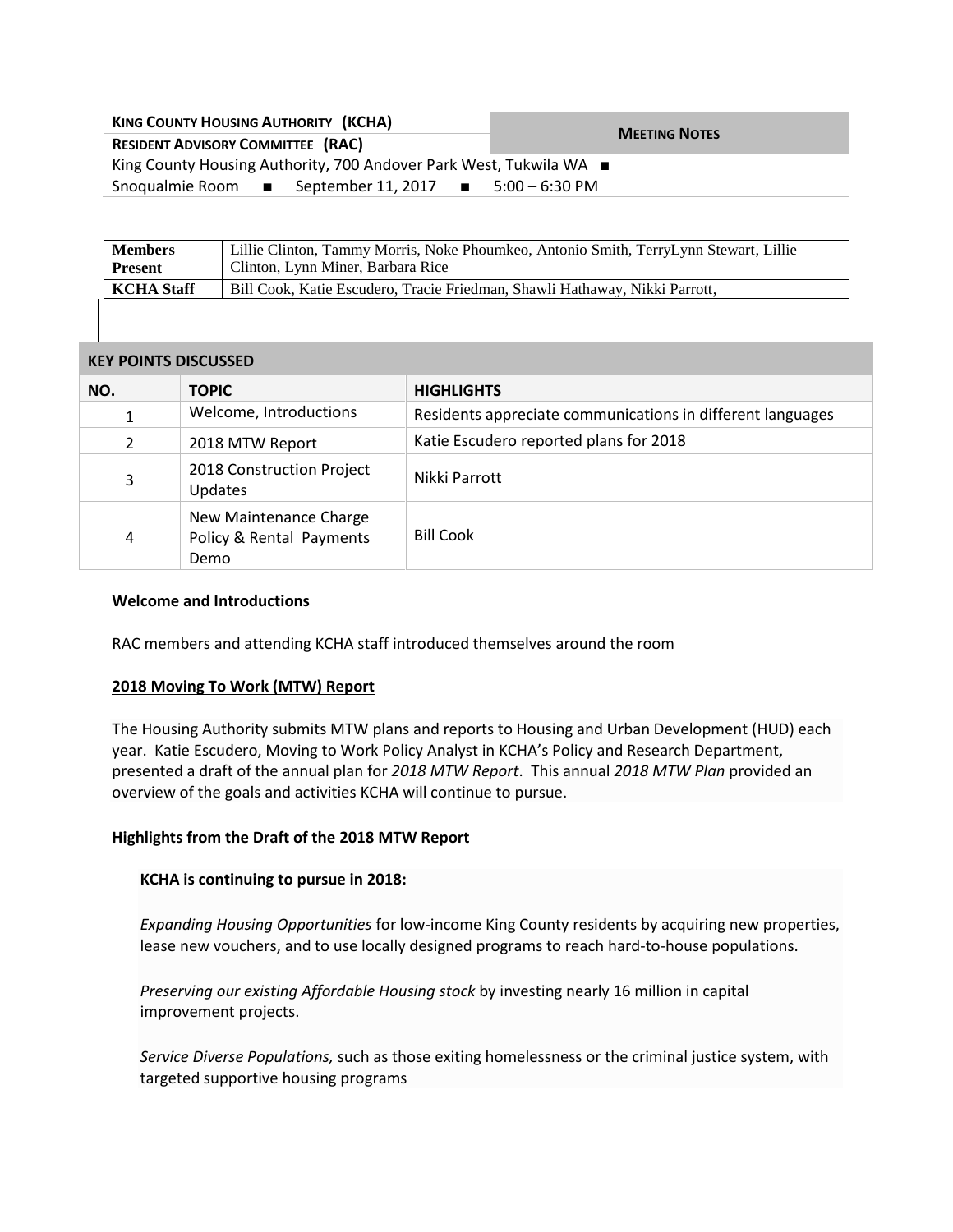*Increase Access to High Opportunity Neighborhoods* by implementing multi-tiered payment standards, providing lease up services to voucher participants, and targeting acquisitions and development in these areas.

*Supporting Families in Gaining Greater Economic Independence* by developing and evaluating programs that promote improved economic outcomes amount residents and their children. We are working on our Educational Initiatives with Early Childhood Education to have children prepared for Kindergarten and we currently are seeking partnerships with local colleges to provide support for those that are in college. Working on making our FSS program more effective at moving people into self sufficiency for 2018.

*Increasing Operational Efficiency* by streamlining our process to adapt with new technologies.

# **New activities for 2018:**

*Increasing the Lease-up Rate for HCV Holders* by recruiting and retaining landlords, streamlining the lease-up and inspection process, and providing lease-up support to searching households.

*Increase Access to Opportunity* by developing tools that support households with children in accessing areas of education and economic opportunity.

*Achieving Administrative Efficiencies* by developing additional way to streamline the interim recertification process.

*Streamlining the Administration of Federal Housing Assistance* by expanding our MTW flexibilities to other regional housing partners.

# **Proposed 2018 Capital Improvement Projects**

Typically Housing Authorities receive as their only funding a Capital Fund Grant, KCHA receives about 4 million a year, to cover the costs of KCHA's 2500 Public Housing units. Since KCHA is part of the MTW program we are allowed flexibility to use funds from the Section 8 category to help improve the Public Housing Portfolio. Nikki explained the proposed 2018 Capital Improvement Projects at multiple properties.

*Boulevard Manor –* Roof Replacement: Replacing existing roofing, gutters and downspouts.

*Burien Vets House –* Envelope Upgrades: Replace existing roofing, gutters, and downspouts. Site Improvements: Install new drainage to eliminate water ponding on site.

*Casa Juanita -* Roof Replacement: Replacing existing roofing, gutters and downspouts.

*Greenleaf –* Envelope Upgrades: Remove and replace decks, siding doors, and windows.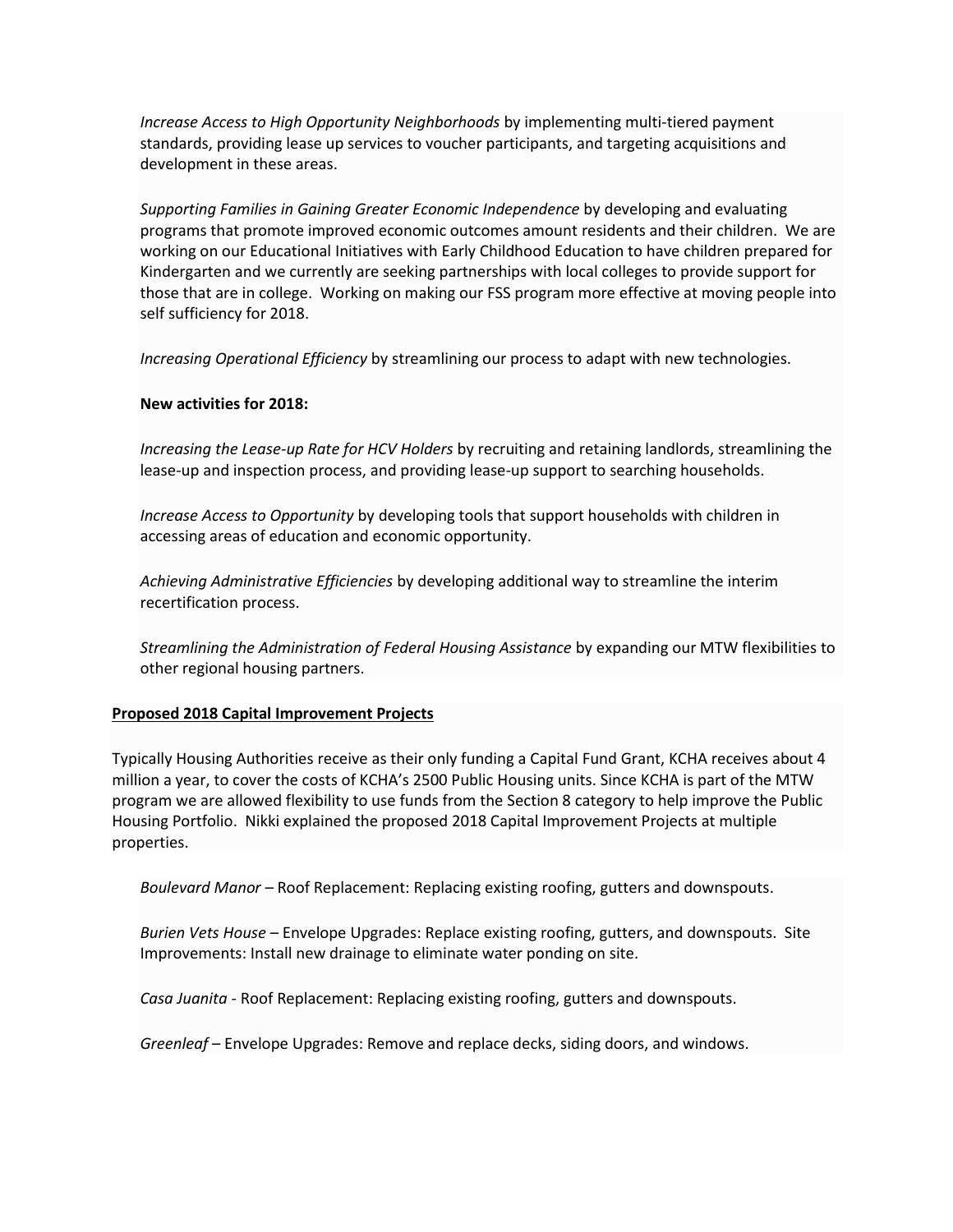*Forest Glen –* Site Improvements: New sidewalks, railings and lighting in the center of the site. Connect roof drains to storm drainage system. Repave roadways and parking areas. Replace pedestrian bridge.

*Juanita Court –* Site Improvements: New ADA access to the community building & sidewalk repairs.

*Juanita Trace –* Envelope Upgrades: Remove and replace siding, doors, and windows.

*Lake House –* Site Improvements (Phase II): New lighting, walkways, and retaining walls behind the building. Drainage improvements, patio and planter repair in the same area.

*Paramount House –* Envelope Upgrades: Remove and replace the roof, siding, doors, windows, and resurface the unit decks.

*Parkway –* Waste & Water Lines: Remove and replace existing under slab sanitary and domestic water lines, restorative finish repairs.

*Valli Kee –* Site Improvements (Phase III): New curbs, gutters, and paving, (impacting about half of the parking area) as well as improvements to the on-site drainage system and a new bus-turn out fronting the property.

#### **New Maintenance Charge Policy & Rental Payments Demo**

Bill Cook explained that KCHA is starting a pilot program to allow tenants to pay rent online via computer or app. We are starting with a total of 6 properties, a senior property and a family property from each of our three regions. Our plan is to start this pilot on October  $1<sup>st</sup>$  with our Eastridge House and Juanita Court properties in the NE region, Zephyr and Brittany Park properties in the SW region, and Wayland Arms and Vista Heights properties in the SE region.

A quick summary of how the process will be when using this service: there will be a link on our webpage (KCHA.org) that will say something along the lines of "Pay Your Rent Online." By clicking this link, tenants will be redirected to the website of the company we are using to do the rent payments for us. You would then sign up and enter in your checking account and routing number off your check. You would log in after you get your rent statement every month to make a payment instead of writing a check. There is no cost to use this service and our residents are not obligated to use it.

We will be offering another service in the next month or so that is a money order replacement type option. It is essentially like a digital money order where a resident can go to any Fred Meyer, Walmart or other store in the area that offers the service. They would go to a kiosk inside the store and be issued something similar to a debit card that you would put money on and send a digital payment. There will be a charge for this service which should be about \$3.95.

Bill Cook presented a demo with Kerry from PayLease (the company offering the online rent pay service) on how easy the online payment process is.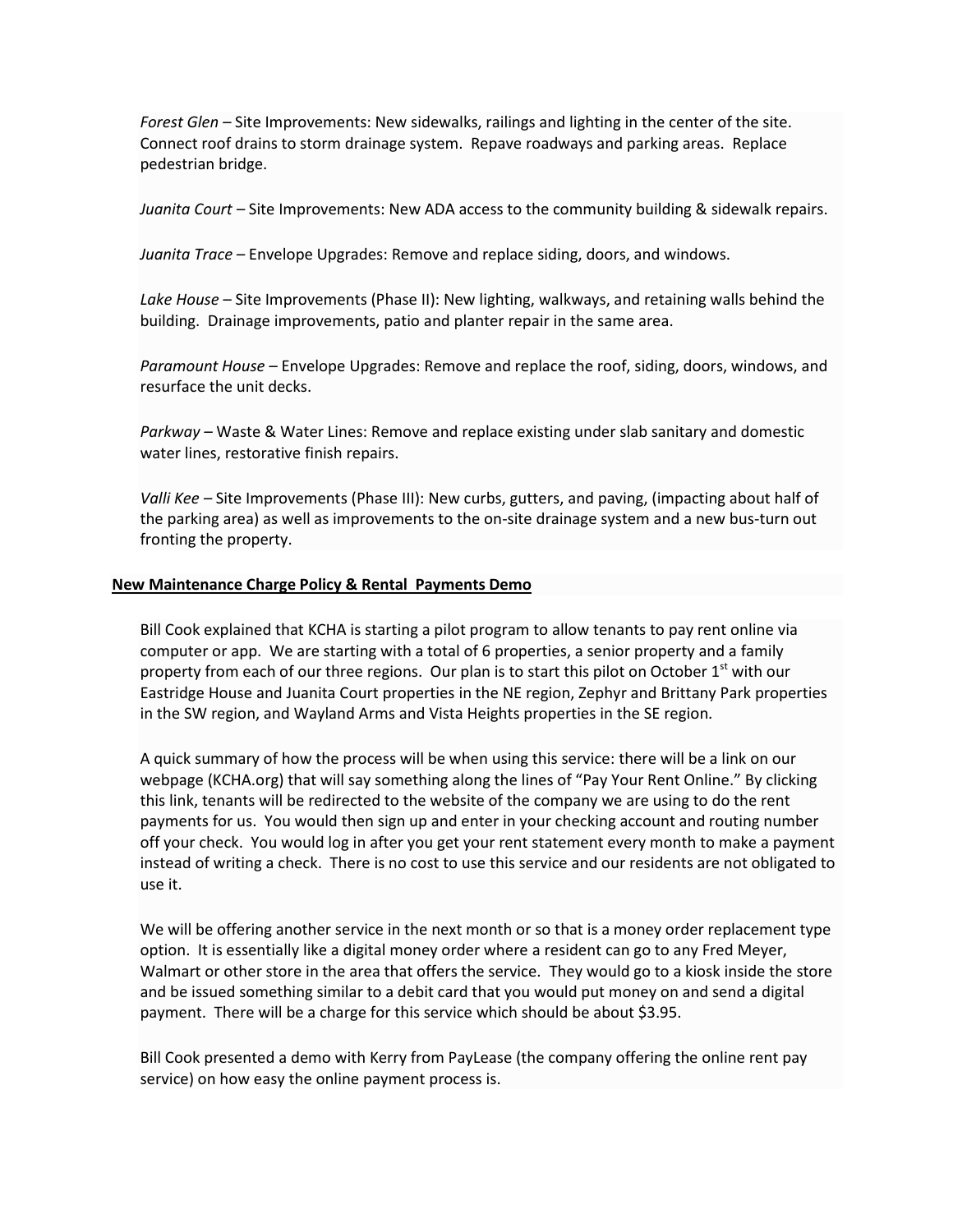Questions from RAC members:

*How come you won't do auto pay?* That is a bit difficult for our residents as their rent can change from month to month so that amount wouldn't necessarily apply to them every month if it was set up on auto pay.

*Some websites are pretty slow after clicking submit and the submit button gets hit more than once which results in multiple charges; will this be an issue with your website?* Typically that won't happen, as soon as you hit the submit button you will immediately be able to see it on your payment history screen. Technology does have occasional issues due to a slow browser or internet connection so anytime you submit a payment it is recommended to review your history screen to see if multiple transactions happened.

*Is there an app that can be used to make payments?* Yes, look up PayLease on your mobile device and download the app.

*Will you ever accept a payment in person or drop-off?* No, we haven't done that for years. We had many people bring cash to us which is not something we wanted. This online payment will be an option as well as continuing to mail in payments.

*What about telephone payments?* Yes, you can do this by contacting PayLease over the phone 24/7 to do a free payment over the phone.

If they do the payment via phone, will there be translator available if they don't speak English? We do have Spanish and English speakers available. KCHA could also use the Language Line to help assist tenants with making payments over the phone.

Bill Cook passed around copies of a draft for the Maintenance Charge Policy for RAC members to review before the next RAC meeting. For those not aware, our current policy is in our ACOP for when we charge residents for damages or neglect to their unit/property. It is currently fairly confusing to understand how our Maintenance Charge Policy works for both our staff and residents so we want to simplify the policy. If there are any charges or damages, tenants would pay the actual cost of those charges. For example, if a tenant creates a hole in the wall with their fist, we would charge them the cost of the materials and the labor to do the repair. Currently, it is much more confusing as all the charges are pro-rated depending on how long the tenant lived in the unit; making these changes would simplify it for everybody.

The other item passed around was a policy change that happened in April 2017; there was a new law that went into affect where KCHA mistakenly put some language into the new policy that we didn't intend to. This relates to when there is a death in the unit and we don't have an emergency contact for that resident. This doesn't happen often as we typically have emergency contact information for our tenants but in the event we don't have this contact information it spells out what would happen. At some point we would enter the unit to make sure all is ok in the unit, check that there are no pets that need to be taken care of, or open food left out that may cause pest issues, etc. It was requested that the